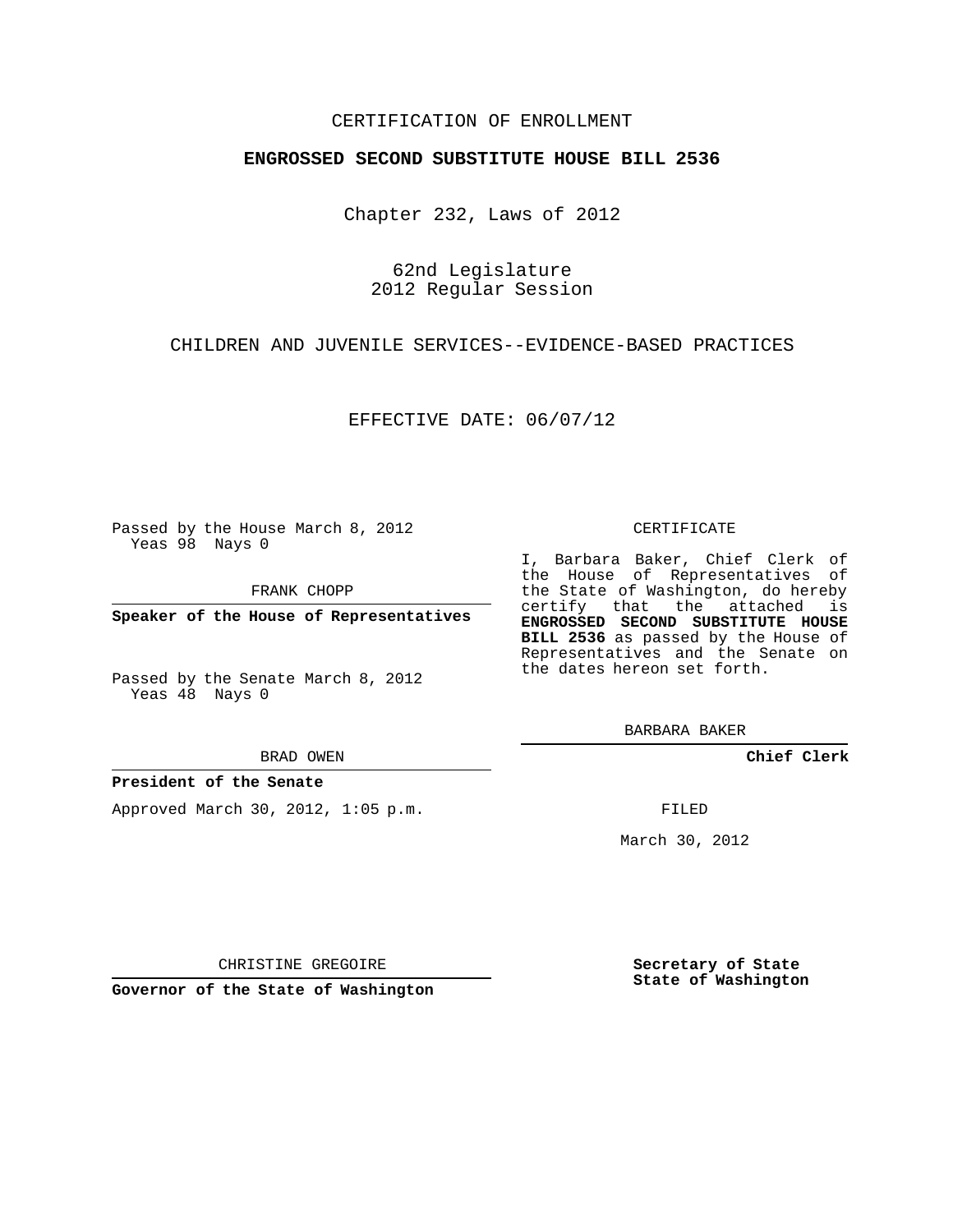# **ENGROSSED SECOND SUBSTITUTE HOUSE BILL 2536** \_\_\_\_\_\_\_\_\_\_\_\_\_\_\_\_\_\_\_\_\_\_\_\_\_\_\_\_\_\_\_\_\_\_\_\_\_\_\_\_\_\_\_\_\_

\_\_\_\_\_\_\_\_\_\_\_\_\_\_\_\_\_\_\_\_\_\_\_\_\_\_\_\_\_\_\_\_\_\_\_\_\_\_\_\_\_\_\_\_\_

## AS AMENDED BY THE SENATE

Passed Legislature - 2012 Regular Session

## **State of Washington 62nd Legislature 2012 Regular Session**

**By** House Ways & Means (originally sponsored by Representatives Dickerson, Johnson, Goodman, Hinkle, Kretz, Pettigrew, Warnick, Cody, Harris, Kenney, Kagi, Darneille, Orwall, Condotta, Ladenburg, Appleton, Jinkins, and Maxwell)

READ FIRST TIME 02/07/12.

 1 AN ACT Relating to the use of evidence-based practices for the 2 delivery of services to children and juveniles; and adding a new 3 chapter to Title 43 RCW.

4 BE IT ENACTED BY THE LEGISLATURE OF THE STATE OF WASHINGTON:

 NEW SECTION. **Sec. 1.** (1) The legislature intends that prevention and intervention services delivered to children and juveniles in the areas of mental health, child welfare, and juvenile justice be primarily evidence-based and research-based, and it is anticipated that such services will be provided in a manner that is culturally competent.

 (2) The legislature also acknowledges that baseline information is not presently available regarding the extent to which evidence-based and research-based practices are presently available and in use in the areas of children's mental health, child welfare, and juvenile justice; the cost of those practices; and the most effective strategies and appropriate time frames for expecting their broader use. Thus, it would be wise to establish baseline data regarding the use and availability of evidence-based and research-based practices.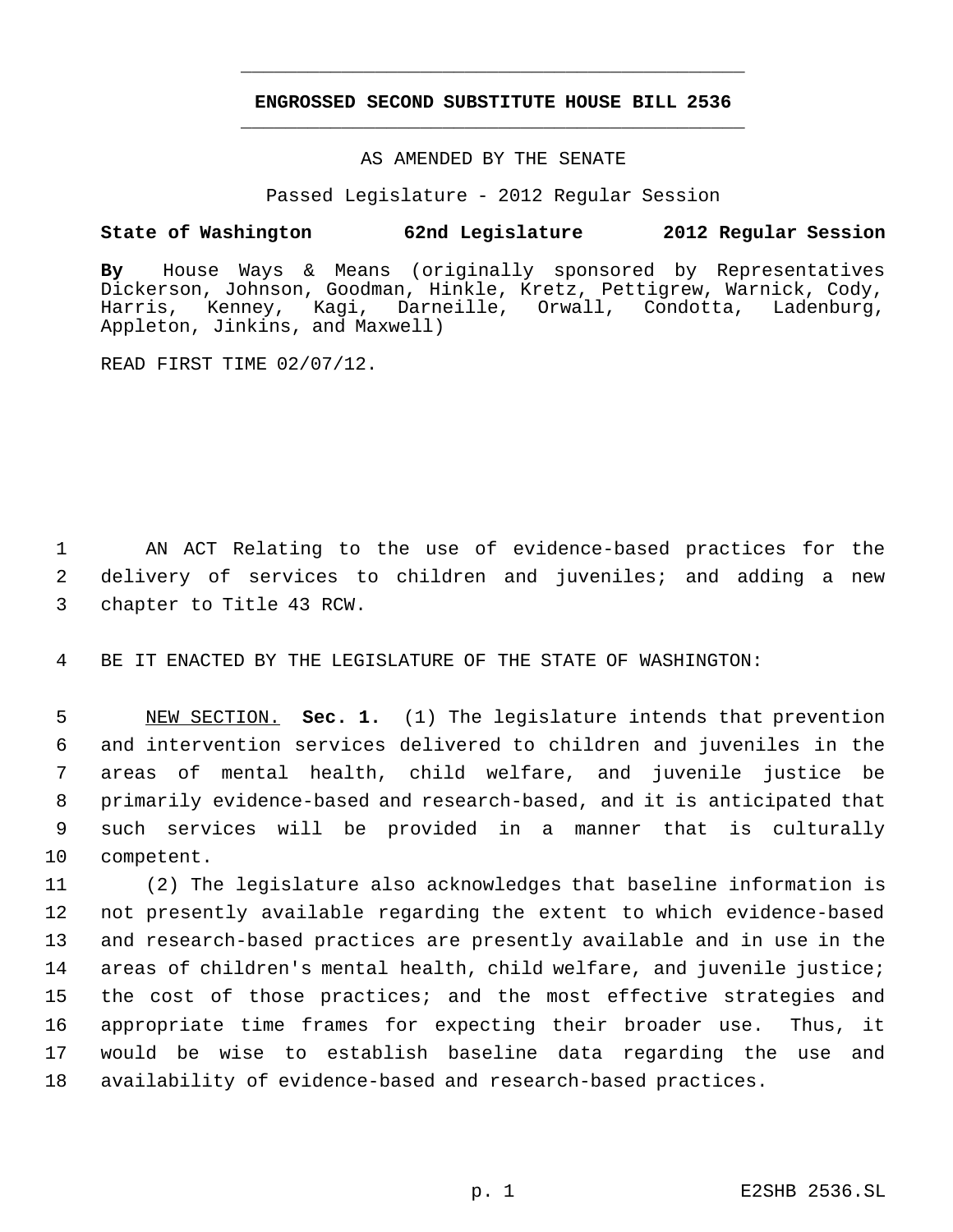(3) It is the intent of the legislature that increased use of evidence-based and research-based practices be accomplished to the extent possible within existing resources by coordinating the purchase of evidence-based services, the development of a trained workforce, and the development of unified and coordinated case plans to provide treatment in a coordinated and consistent manner.

 (4) The legislature recognizes that in order to effectively provide evidence-based and research-based practices, contractors should have a workforce trained in these programs, and outcomes from the use of these practices should be monitored.

NEW SECTION. **Sec. 2.** For the purposes of this chapter:

 (1) "Contractors" does not include county probation staff that provide evidence-based or research-based programs.

 (2) "Prevention and intervention services" means services and programs for children and youth and their families that are specifically directed to address behaviors that have resulted or may result in truancy, abuse or neglect, out-of-home placements, chemical dependency, substance abuse, sexual aggressiveness, or mental or emotional disorders.

 NEW SECTION. **Sec. 3.** The department of social and health services shall accomplish the following in consultation and collaboration with the Washington state institute for public policy, the evidence-based practice institute at the University of Washington, a university-based child welfare partnership and research entity, other national experts in the delivery of evidence-based services, and organizations representing Washington practitioners:

 (1) By September 30, 2012, the Washington state institute for public policy, the University of Washington evidence-based practice institute, in consultation with the department shall publish descriptive definitions of evidence-based, research-based, and promising practices in the areas of child welfare, juvenile rehabilitation, and children's mental health services.

 (a) In addition to descriptive definitions, the Washington state institute for public policy and the University of Washington evidence- based practice institute must prepare an inventory of evidence-based, research-based, and promising practices for prevention and intervention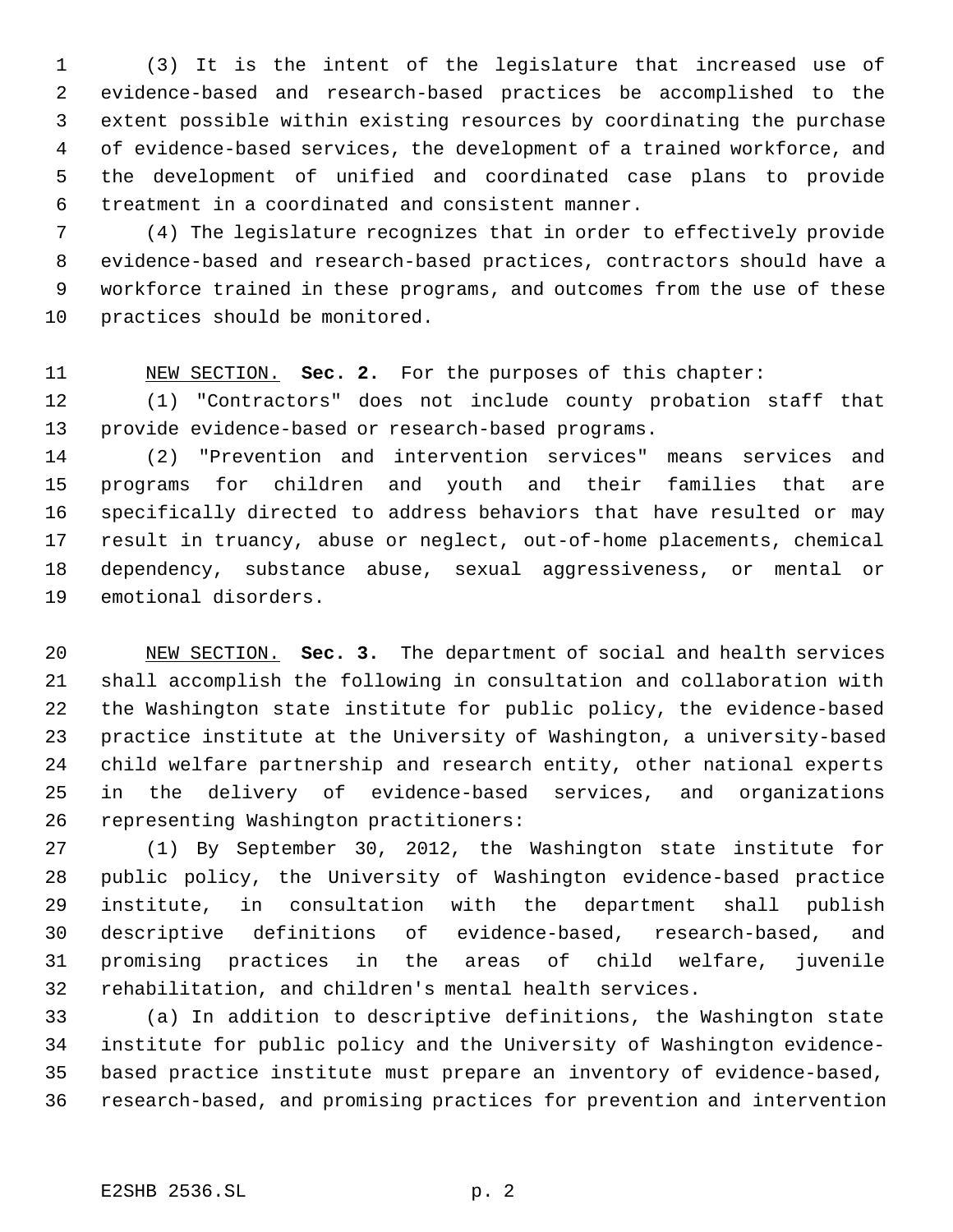services that will be used for the purpose of completing the baseline assessment described in subsection (2) of this section. The inventory shall be periodically updated as more practices are identified.

 (b) In identifying evidence-based and research-based services, the Washington state institute for public policy and the University of Washington evidence-based practice institute must:

 (i) Consider any available systemic evidence-based assessment of a program's efficacy and cost-effectiveness; and

 (ii) Attempt to identify assessments that use valid and reliable evidence.

 (c) Using state, federal, or private funds, the department shall prioritize the assessment of promising practices identified in (a) of this subsection with the goal of increasing the number of such practices that meet the standards for evidence-based and research-based practices.

 (2) By June 30, 2013, the department and the health care authority shall complete a baseline assessment of utilization of evidence-based and research-based practices in the areas of child welfare, juvenile rehabilitation, and children's mental health services. The assessment must include prevention and intervention services provided through medicaid fee-for-service and healthy options managed care contracts. The assessment shall include estimates of:

(a) The number of children receiving each service;

 (b) For juvenile rehabilitation and child welfare services, the total amount of state and federal funds expended on the service;

 (c) For children's mental health services, the number and percentage of encounters using these services that are provided to children served by regional support networks and children receiving mental health services through medicaid fee-for-service or healthy options;

 (d) The relative availability of the service in the various regions of the state; and

(e) To the extent possible, the unmet need for each service.

 (3)(a) By December 30, 2013, the department and the health care authority shall report to the governor and to the appropriate fiscal and policy committees of the legislature on recommended strategies, timelines, and costs for increasing the use of evidence-based and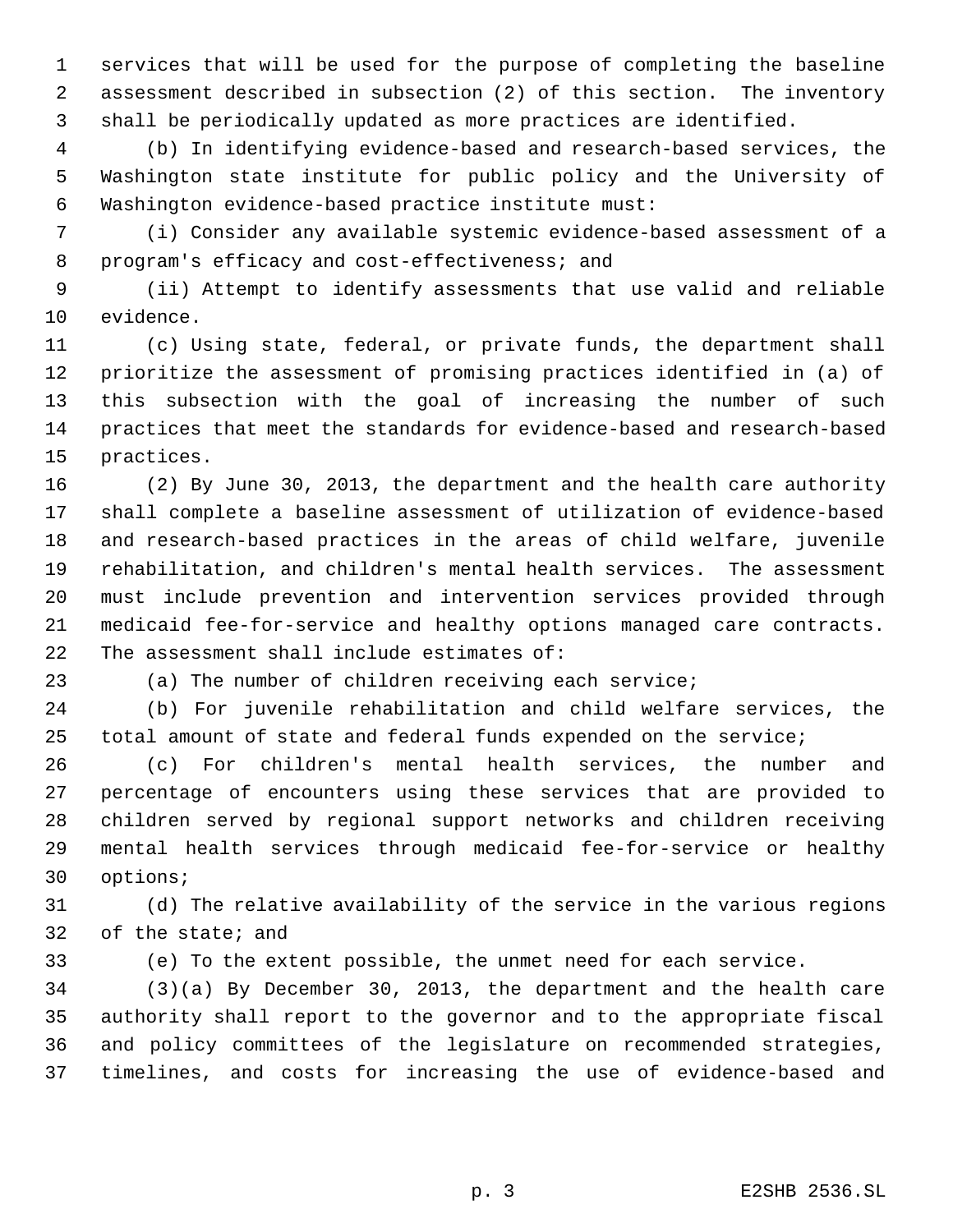research-based practices. The report must distinguish between a reallocation of existing funding to support the recommended strategies and new funding needed to increase the use of the practices.

 (b) The department shall provide updated recommendations to the governor and the legislature by December 30, 2014, and by December 30, 2015.

 (4)(a) The report required under subsection (3) of this section must include recommendations for the reallocation of resources for evidence-based and research-based practices and substantial increases above the baseline assessment of the use of evidence-based and research-based practices for the 2015-2017 and the 2017-2019 biennia. The recommendations for increases shall be consistent with subsection (2) of this section.

 (b) If the department or health care authority anticipates that it will not meet its recommended levels for an upcoming biennium as set forth in its report, it must report to the legislature by November 1st of the year preceding the biennium. The report shall include:

(i) The identified impediments to meeting the recommended levels;

- (ii) The current and anticipated performance level; and
- (iii) Strategies that will be undertaken to improve performance.

 (5) Recommendations made pursuant to subsections (3) and (4) of this section must include strategies to identify programs that are effective with ethnically diverse clients and to consult with tribal governments, experts within ethnically diverse communities, and community organizations that serve diverse communities.

 NEW SECTION. **Sec. 4.** The department of social and health services, in consultation with a university-based evidence-based practice institute entity in Washington, the Washington partnership council on juvenile justice, the child mental health systems of care planning committee, the children, youth, and family advisory committee, the Washington state racial disproportionality advisory committee, a university-based child welfare research entity in Washington state, regional support networks, the Washington association of juvenile court administrators, and the Washington state institute for public policy, shall:

(1) Develop strategies to use unified and coordinated case plans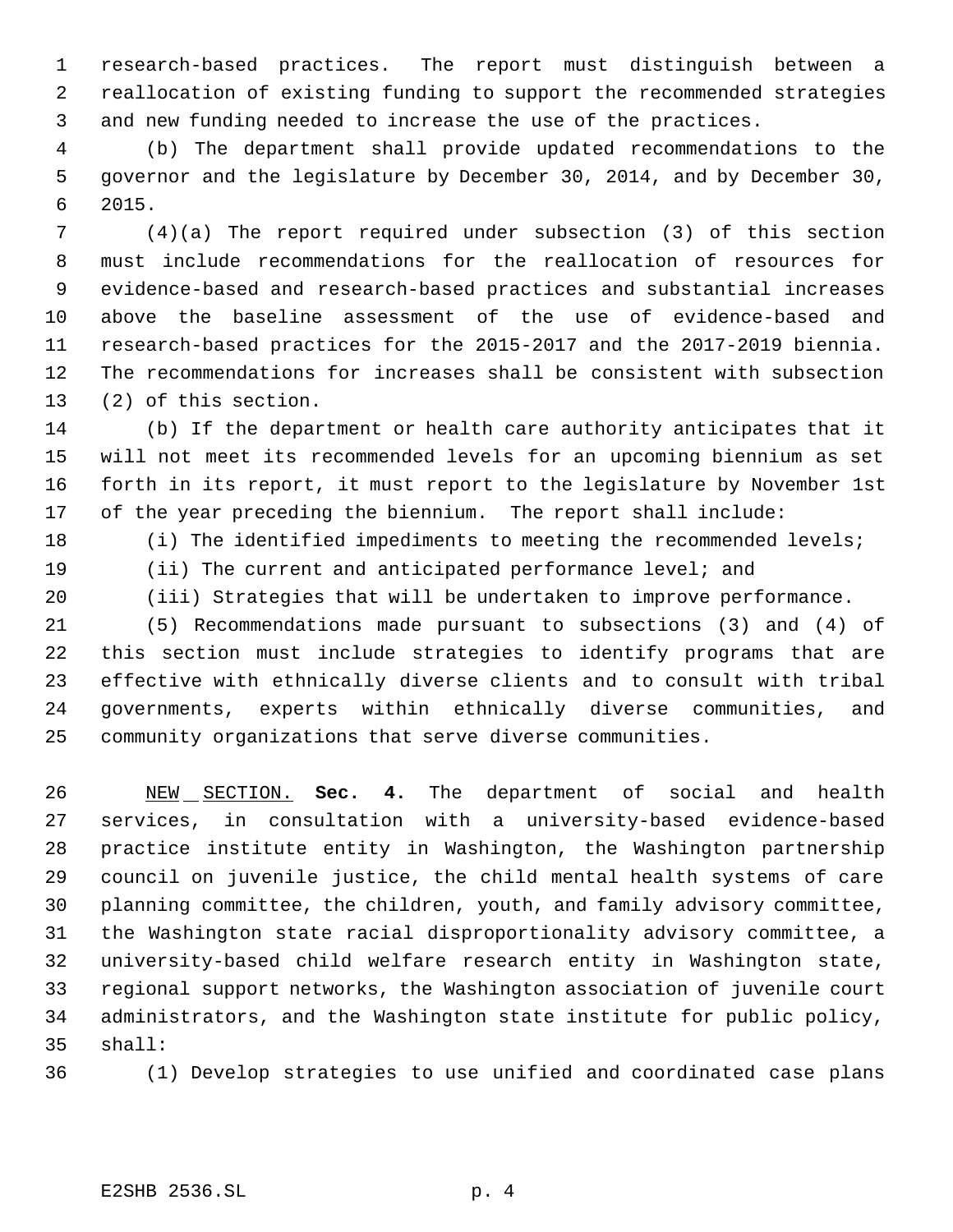for children, youth, and their families who are or are likely to be involved in multiple systems within the department;

 (2) Use monitoring and quality control procedures designed to measure fidelity with evidence-based and research-based prevention and 5 treatment programs; and

 (3) Utilize any existing data reporting and system of quality management processes at the state and local level for monitoring the quality control and fidelity of the implementation of evidence-based and research-based practices.

 NEW SECTION. **Sec. 5.** (1) The department of social and health services and the health care authority shall identify components of evidence-based practices for which federal matching funds might be claimed and seek such matching funds to support implementation of evidence-based practices.

 (2) The department shall efficiently use funds to coordinate training in evidence-based and research-based practices across the programs areas of juvenile justice, children's mental health, and child welfare.

 (3) Any child welfare training related to implementation of this chapter must be delivered by the University of Washington school of social work in coordination with the University of Washington evidence-based practices institute.

 (4) Nothing in this act requires the department or the health care authority to:

 (a) Take actions that are in conflict with presidential executive order 13175 or that adversely impact tribal-state consultation protocols or contractual relations; or

(b) Redirect funds in a manner that:

 (i) Conflicts with the requirements of the department's section 1915(b) medicaid mental health waiver; or

 (ii) Would substantially reduce federal medicaid funding for mental health services or impair access to appropriate and effective services for a substantial number of medicaid clients; or

 (c) Undertake actions that, in the context of a lawsuit against the state, are inconsistent with the department's obligations or authority pursuant to a court order or agreement.